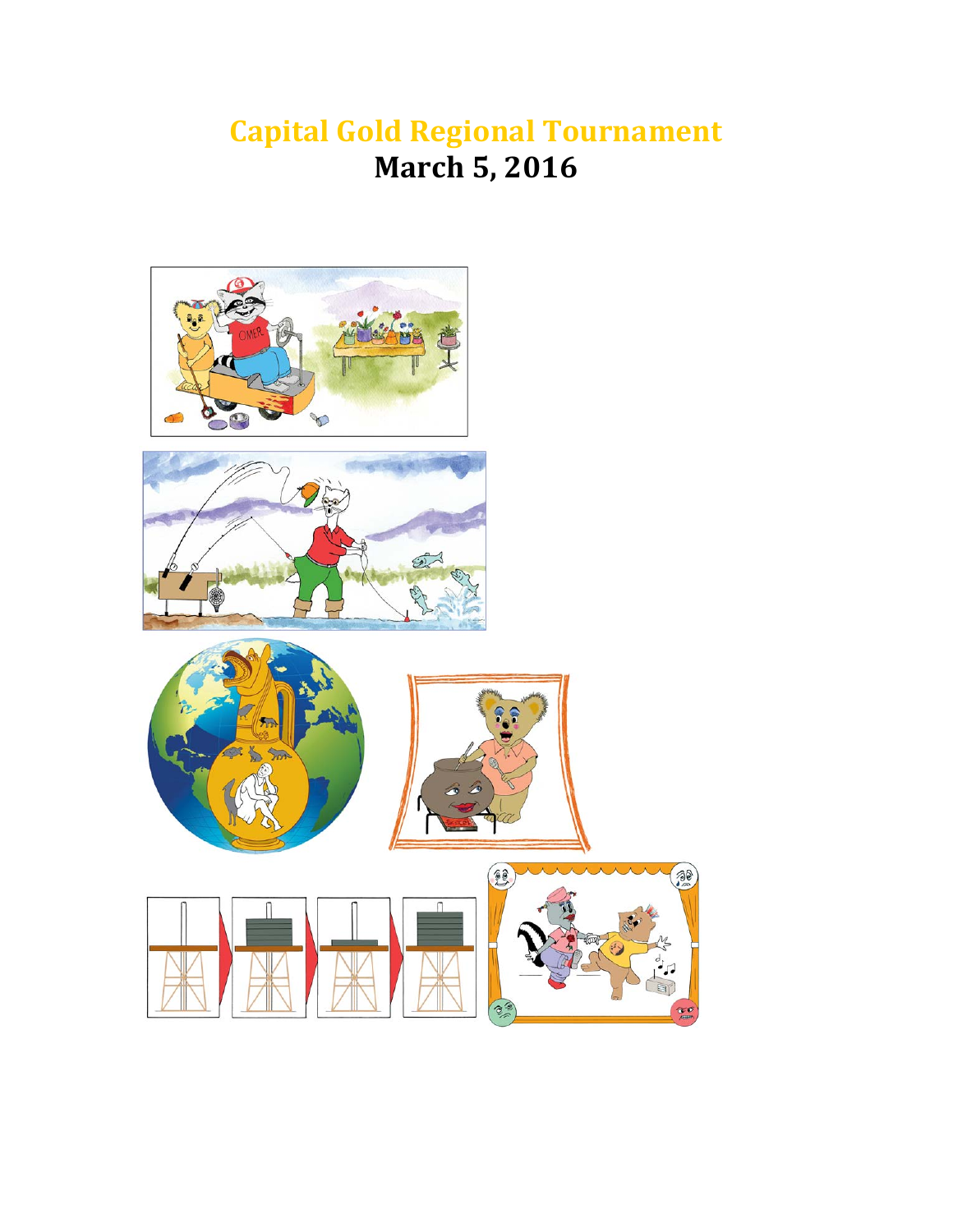#### **Problem 1: No-Cycle Recycle; PC Milt Hull**

Divisions I, II, & III

Teams will build, ride on, and drive a no-cycle, recycling vehicle. It will pick up discarded items, adapt them in some way, and then deliver them to places to be re-used. The vehicle must travel without pedaling for propulsion. In addition, the driver will have an assistant worker riding on the vehicle that will help process the trash items being repurposed. They will make an unplanned stop along the way to perform a random act of kindness. **Cost limit: \$145 USD.**

#### **Problem 2: Something Fishy; PC Bob Reinhard**

Divisions I, II, III & IV

Teams will design and operate a technical solution that simulates multiple styles of fishing. A Fisher Character will work from a designated area to "catch" three different objects that are outside of that area. The catch will be on the move and will include something expected, something unexpected, and a new discovery. The performance will also include a change of weather and a humorous character that portrays a potential catch and avoids being caught by the Fisher.

## **Cost limit: \$145 USD**

#### **Problem 3: Classics... Aesop Gone Viral; PC Mara Hodges**

Divisions I, II, III & IV

Teams will create and present an original performance about a fable gone "viral." The problem will include a list of fables attributed to Aesop. Teams will select one and portray it, and its moral, as going viral - that is, being shared throughout the community and beyond. The performance will be set in a past era and include a narrator character, an artistic representation of the fable's moral, and a character that makes a wrong conclusion about the moral and is corrected. **Cost limit: \$125 USD.**

#### **Problem 4: Stack Attack!; PC Chuck Johnson**

Divisions I, II, III & IV

This problem requires teams to design, build, and test a structure, made only of balsa wood and glue that will balance and support as much weight as possible--twice. During weight-placement, teams can "Attack the Stack" where they will remove all of the weights except for the bottom one and the crusher board. Teams will also receive score for removing weights! After Attacking the Stack, the weight placement process can be repeated to add to the total weight held. Teams will incorporate weight-placement, repetition, and Attacking a Stack into the theme of the performance. **Cost limit: \$145 USD.**

#### **Problem 5: Furs, Fins, Feathers & Friends; PC Rachel Cho**

Divisions I, II, III & IV

The team's problem is to create and present a humorous performance depicting problem solving from the perspective of three different animals. The animals will help a stranger, help each other, and solve a problem that threatens the survival of all animals. During the performance, the animals will sing and dance. They will also show curiosity, sympathy, frustration, and joy. **Cost limit: \$125 USD.**

#### **Primary:Stir the Pot; PC Gayann Barnsley White**

#### Grades K-2

Teams will create and present a humorous performance about an object that comes to life when touched by an item that turns out to be magical. While it is alive, the animated object will encounter three other objects that will result in a dramatic change of behavior. There will be a narrator character that explains what is happening and a character that becomes friends with the object. The performance will also include a team-created poem, song, or dance.

**Cost limit: \$125 USD.**

#### **Spontaneous; PC: Amanda Souza**

**Award's Assembly will be held at approximately 5pm.** 

Thank you to all the coaches, judges, volunteers, and families who continue to support Capital Gold Odyssey of the Mind. Many thanks to Leticia Shaw of Shaw of Shaw Web Designs for maintenance of our website, Natomas High for **hosting our competition, and Natomas Band Boosters for our food stands.**

**Heather Hammer Patricia Steinhaus‐Hammer Co‐Regional Directors, Capital Gold**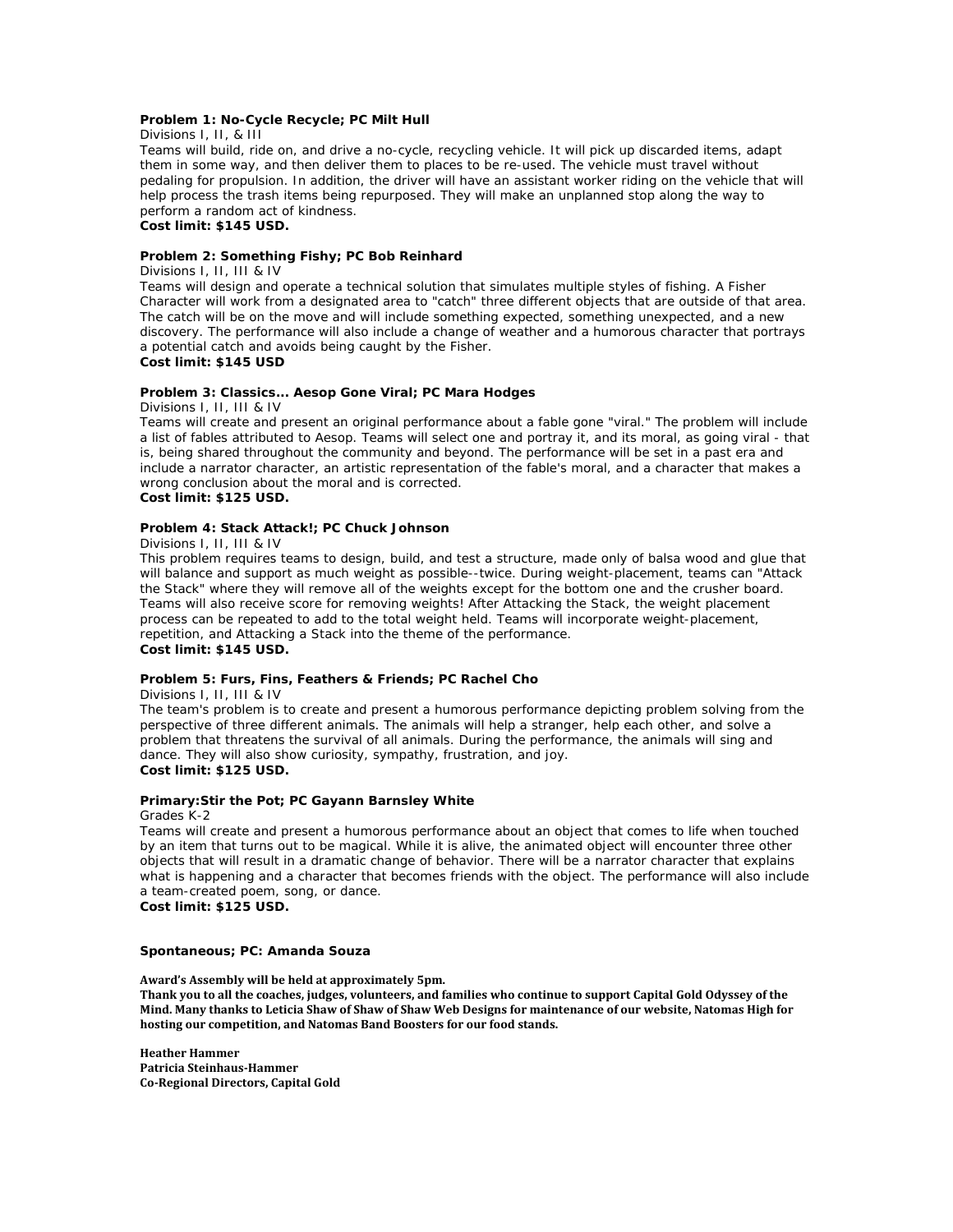#### **Problem 1: No‐Cycle Recycle, Division I Main Gym**

| <b>Number</b> | Name                                                   | <b>Longt Time</b> | <b>Spont Time</b>  | Weigh In |
|---------------|--------------------------------------------------------|-------------------|--------------------|----------|
| 576           | <b>BUCKEYE ELE SCH</b>                                 | 8:20 AM           | $12:40 \text{ PM}$ |          |
|               | Liam Fortier, Jonathon Smith, Gavin Bailey, Janae      |                   |                    |          |
|               | Ocampo, Oliver Haugrud, Payton Runkle, Donovan         |                   |                    |          |
|               | Rodgers; Coach: Lisa Bartuska, Coral Haley             |                   |                    |          |
| 4968          | MERRYHILL MIDTOWN SCH A                                | 8:40 AM           | 1:00 PM            |          |
|               | Greta Chenu, Madison Williams, Lombiso Campbell,       |                   |                    |          |
|               | Talia Daft, Malini Patel, Supriya Patel, Mia Wagley;   |                   |                    |          |
|               | Coach: Quanee Ross, Lindsey Laudato                    |                   |                    |          |
| 41166         | CA MONTESSORI PROJ-EG                                  | 9:20 AM           | 1:20 PM            |          |
|               | Sofia Nunez, Charlie Berguist, Demetrius Skeen, Kaleb  |                   |                    |          |
|               | Millard, Sarah Charles, Nathan Moore, Chiara LaVine;   |                   |                    |          |
|               | Coach: Lisa Laffan, Yvonne Telles                      |                   |                    |          |
| 42586         | OLIVE GROVE ELE SCH                                    | 9:40 AM           | 1:40 PM            |          |
|               | Loudon Langley, Corea Kim, Abby Androlowicz,           |                   |                    |          |
|               | Kendall Parris, Morgan Perry, Morgan Barron; Coach:    |                   |                    |          |
|               | Michelle Langley, Lori Kim                             |                   |                    |          |
| 43467         | MERRYHILL MIDTOWN SCH B                                | $10:00$ AM        | 2:00 PM            |          |
|               | Bridgette Lai, Sydney Walsh, Sayqe Felker, Sophie      |                   |                    |          |
|               | Baxter, Makena Adams, Amanda Tagle, Zoe Genetos;       |                   |                    |          |
|               | Coach: Quanee Ross, Lindsey Laudato                    |                   |                    |          |
| 44123         | SUNBEAM HOMESCHOOL                                     | 10:20 AM          | 2:20 PM            |          |
|               | Shadden Gulley, Kara Krulick, Stasia Krulick, Ryan     |                   |                    |          |
|               | Baker; Coach: Kirsten Talbert                          |                   |                    |          |
| 44178         | DETERDING ELE SCH                                      | 10:40 AM          | 2:40 PM            |          |
|               | Frances Kassouni, Tucker Marlin, Jacob Martinez, Kayli |                   |                    |          |
|               | Huang, Kylie Huang, Evan Yuan, Riley Hill; Coach:      |                   |                    |          |
|               | Heidi Umemoto                                          |                   |                    |          |

# **Problem 1: No‐Cycle Recycle, Division II Main Gym**

| <b>Number</b> | Name                                                  | <b>Longt Time</b> | <b>Spont Time</b> | Weigh In |
|---------------|-------------------------------------------------------|-------------------|-------------------|----------|
| 1375          | MAGNOLIA INTERMEDIATE SCH                             | 12:40 PM          | 8:40 AM           |          |
|               | Savana Stahl, Leilani Sauvageau, McKenzi Collins, Jim |                   |                   |          |
|               | Neal, Aden Mattson, Ryan Downs, Jaden Strom; Coach:   |                   |                   |          |
|               | Jim Ronka, Kortney Sauvageau, David Otwell            |                   |                   |          |
| 4401          | ANDREW CARNEGIE MID SCH                               | 1:00 PM           | 9:00 AM           |          |
|               | Jesse Sjolin, Brayden Plumb, Kenneth Lettau, Andrew   |                   |                   |          |
|               | Auer, Caleb Hoffman; Coach: Adrianne Miller           |                   |                   |          |
| 8219          | EDWIN MARKHAM MID SCH                                 | 1:20 PM           | 9:20 AM           |          |
|               | Hunter Brown, Sunnee Read, Juliet Bravo, Abby         |                   |                   |          |
|               | Cunnan, Rob Matthews, Shiloh Raymond, Devin           |                   |                   |          |
|               | Amdahl; Coach: Pam Cooke                              |                   |                   |          |
| 4968          | MERRYHILL MIDTOWN SCH A                               | 2:00 PM           | 9:40 AM           |          |
|               | Yasna Mukundan, Nina Chenu, Arman Varjavand,          |                   |                   |          |
|               | Manasi Chintalapathi, Arjun Chauhan, Gage Jones;      |                   |                   |          |
|               | Coach: Quanee Ross, Lindsey Laudato                   |                   |                   |          |
| 43467         | MERRYHILL MIDTOWN SCH B                               | 2:20 PM           | 10:20 AM          |          |
|               | Karhen Harris, Alexis Adebodun, Liam Fisher, Mateo    |                   |                   |          |
|               | Van Rein, Grant Shoultz, Liam Avenell; Coach: Quanee  |                   |                   |          |
|               | Ross, Lindsey Laudato                                 |                   |                   |          |
| 44096         | TAHOE EXPEDITION ACADEMY                              | 2:40 PM           | 10:40 AM          |          |
|               | Nathan Barth, Zachary Wallpe, Beck Marshall, Erik     |                   |                   |          |
|               | Luksh, Max Loughan, Jack Loughan, Luke Robinson;      |                   |                   |          |
|               | Coach: Nathan Martz                                   |                   |                   |          |
| 41166         | CA MONTESSORI PROJ-EG                                 | 3:00 PM           | 11:00 AM          |          |
|               | Nathan Brown, Nicolas Jordan, Allison Hardesty,       |                   |                   |          |
|               | Zander Scholl, Herron Renegado, Colin Rocco,          |                   |                   |          |
|               | Nathaniel Palomares; Coach: Lisa Laffan, Yvonne       |                   |                   |          |
|               | Telles                                                |                   |                   |          |
| 24069         | ANTELOPE CROSSING MID SCH A                           | 3:20 PM           | 11:20 AM          |          |
|               | Anna Rucker, Adam Heller, Nick Spichka, Hannah        |                   |                   |          |
|               | Petersen, Mikhail Litvinov, Courtney Nguyen, Jasneet  |                   |                   |          |
|               | Sidhu; Coach: Aimee Yocom, Carla Rucker               |                   |                   |          |
| 41322         | ANTELOPE CROSSING MID SCH B                           | 3:40 PM           | 11:40 AM          |          |
|               | Ethan Alves, Sukhraj Dhaliwal, Michael DiGiordano,    |                   |                   |          |
|               | Johnathan Gohn, Zachary Goodrich, Sean Pool, Jackson  |                   |                   |          |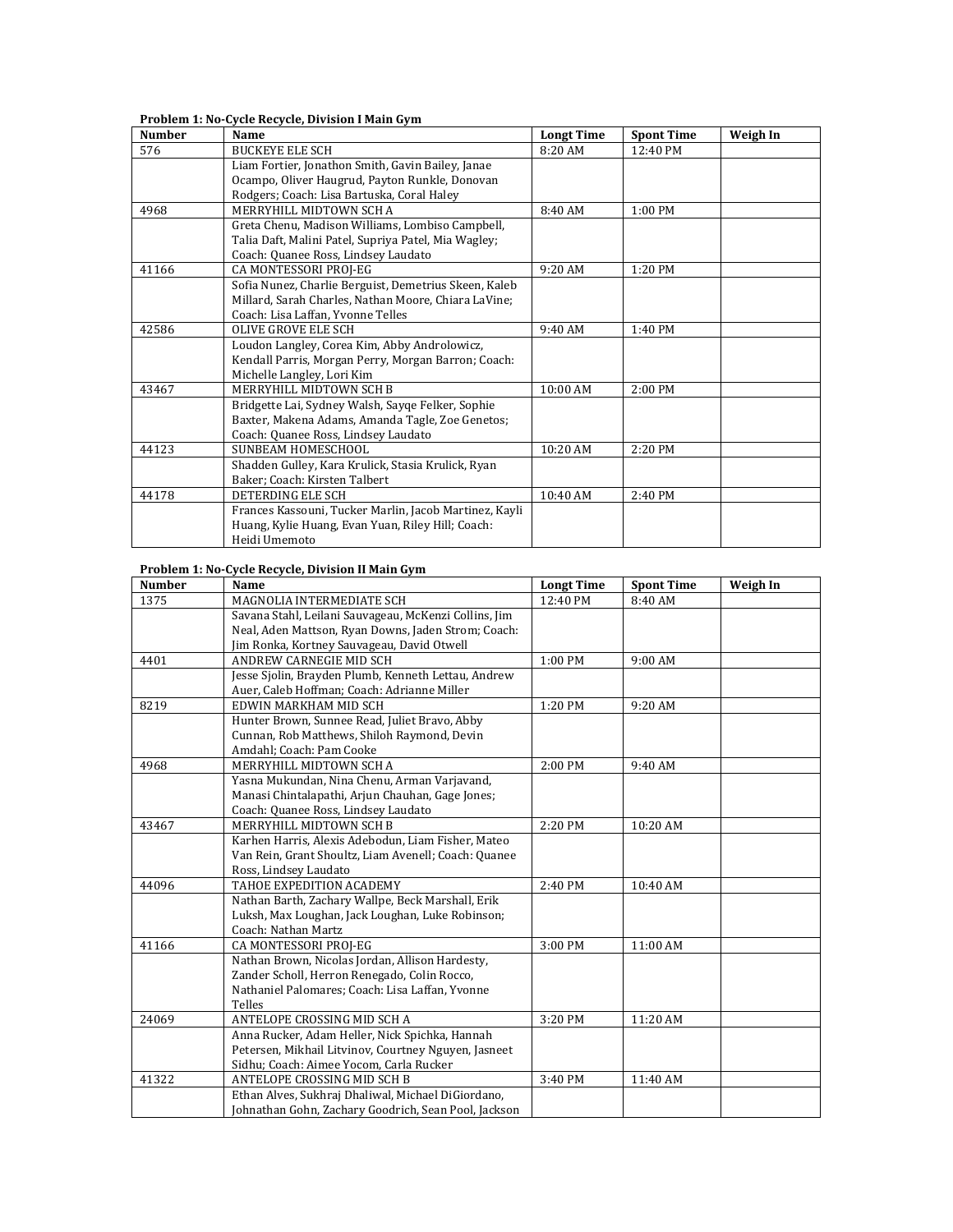|      | Richards; Coach: Sara Bumgarner, Heather Gohn,         |           |           |  |
|------|--------------------------------------------------------|-----------|-----------|--|
|      | Stephanie Richards                                     |           |           |  |
| 3759 | NEWCASTLE ELE SCH                                      | $4:00$ PM | $8:20$ AM |  |
|      | Ethan Eisert, Derek Wiley, Reed Hickman, Jakob Eisert, |           |           |  |
|      | Lorenzo Mcnutt; Coach: Jeff Hickman, Renee Eisert,     |           |           |  |
|      | Tim Eisert                                             |           |           |  |

# **Problem 1: No‐Cycle Recycle, Division III Main Gym**

| <b>Number</b> | Name                                               | <b>Longt Time</b> | <b>Spont Time</b> | Weigh In |
|---------------|----------------------------------------------------|-------------------|-------------------|----------|
| 40053         | TRUCKEE HS                                         | 11:00 AM          | $1:00$ PM         |          |
|               | Cassandra Almond, Madeleine Almond, Megan Burrill, |                   |                   |          |
|               | Avery Fournier, Adrienne Parker, Robbie Radzville; |                   |                   |          |
|               | Coach: Jean Fournier                               |                   |                   |          |
| 43376         | ANTELOPE HIGH SCHOOL                               | 11:20 AM          | $1:20$ PM         |          |
|               | Corey-Anne Gohn, Nicholas Rucker, Andrew Bittner,  |                   |                   |          |
|               | Andrew Ventimiglia, Matthew Smith, Chase Allen,    |                   |                   |          |
|               | Conrad Kinsey; Coach: Aimee Yocom, Heather Gohn    |                   |                   |          |

## **Problem 2: Something Fishy, Division I Aux Gym**

| <b>Number</b> | Name                                                   | <b>Longt Time</b> | <b>Spont Time</b> | Weigh In |
|---------------|--------------------------------------------------------|-------------------|-------------------|----------|
| 41166         | CA MONTESSORI PROJ-EG                                  | 8:20 AM           | 12:20 PM          |          |
|               | Autumn Owens, Michael Owens, Dylan Jordan,             |                   |                   |          |
|               | Donovan Palomares, Colby Baker, Andrew DeCamp,         |                   |                   |          |
|               | Ohm Shah; Coach: Lisa Laffan, Yvonne Telles            |                   |                   |          |
| 42586         | OLIVE GROVE ELE SCH                                    | 8:40AM            | 12:40 PM          |          |
|               | Bobby DiGiordano, Manyir Kailey, Jayden Alves, Joshua  |                   |                   |          |
|               | Anton, Ryan Eldridge, Gabriel Evans, Alex Hall; Coach: |                   |                   |          |
|               | Michelle Langley, Joe DiGiordano                       |                   |                   |          |
| 576           | <b>BUCKEYE ELE SCH</b>                                 | $9:00$ AM         | 1:00PM            |          |
|               | Alexandri Summers, Lauren Pfeifer, Ellie Bartuska,     |                   |                   |          |
|               | Kennedy Datus, Hannah Elzinga, Faith Haley; Coach:     |                   |                   |          |
|               | Lisa Bartuska, Coral Haley                             |                   |                   |          |
| 11668         | SIERRA ELE SCH                                         | 9:40AM            | 1:20 PM           |          |
|               | Emmett Sleppy, Amelia Maciel, Aubrey Bonham,           |                   |                   |          |
|               | Maddy Anderson, Bennett De La Rosa, Alexis Caraway,    |                   |                   |          |
|               | Alyssa Wade; Coach: Sarah Sleppy                       |                   |                   |          |
| 44096         | TAHOE EXPEDITION ACADEMY                               | 10:00 AM          | 1:40 PM           |          |
|               | Rowan Chapman, Ty Chapman, Andrew Barth, Aiden         |                   |                   |          |
|               | Osti, Orin Drescher, Tessa Drescher, Summer LeFleur;   |                   |                   |          |
|               | Coach: Stephanie Gibbons, Nathan Martz                 |                   |                   |          |

## **Problem 2: Something Fishy, Division II Aux Gym**

| Number | Name                                                  | <b>Longt Time</b> | <b>Spont Time</b> | Weigh In |
|--------|-------------------------------------------------------|-------------------|-------------------|----------|
|        |                                                       |                   |                   |          |
| 24069  | ANTELOPE CROSSING MID SCH A                           | 10:20 AM          | 2:20 PM           |          |
|        | Hunter Yocom, Alyssa Hinds, Abby Carramanzana,        |                   |                   |          |
|        | Eirawyn Branton, Jonah Eldridge, Daniel de Matos,     |                   |                   |          |
|        | Cadence Kim; Coach: Aimee Yocom, Candice Eldridge,    |                   |                   |          |
|        | Amy Branton                                           |                   |                   |          |
| 41322  | ANTELOPE CROSSING MID SCH B                           | 10:40 AM          | 2:40 PM           |          |
|        | Evelyn DeHaan, Christina Duran, Hailey Fife, Jenna    |                   |                   |          |
|        | Johnston, Macie Malone, Tina Trangia, Ciena Connealy; |                   |                   |          |
|        | Coach: Sara Bumgarner, Michelle Duran, Shirley        |                   |                   |          |
|        | DeHaan                                                |                   |                   |          |
| 1375   | MAGNOLIA INTERMEDIATE SCH                             | 11:00 AM          | 3:00 PM           |          |
|        | Cadyn Wilson, Maddie Pratt, Melanie Franklin, Kaden   |                   |                   |          |
|        | Ryberg, Noah Prince, Noah Mann, Justin Sjoberg;       |                   |                   |          |
|        | Coach: Jim Ronka, Jeanne Franklin                     |                   |                   |          |

# **Problem 3: Classics…Aesop Gone Viral, Division I C107**

| <b>Number</b> | <b>Name</b>                                         | <b>Longt Time</b>  | <b>Spont Time</b> | Weigh In |
|---------------|-----------------------------------------------------|--------------------|-------------------|----------|
| 3759          | NEWCASTLE ELE SCH                                   | $12:40 \text{ PM}$ | $9:20$ AM         |          |
|               | Julian Doak, Azby Grant, Marissa Gill, Caden Pope,  |                    |                   |          |
|               | Brooklyn Barrington, Nate Thurmon; Coach: Katherine |                    |                   |          |
|               | Doak                                                |                    |                   |          |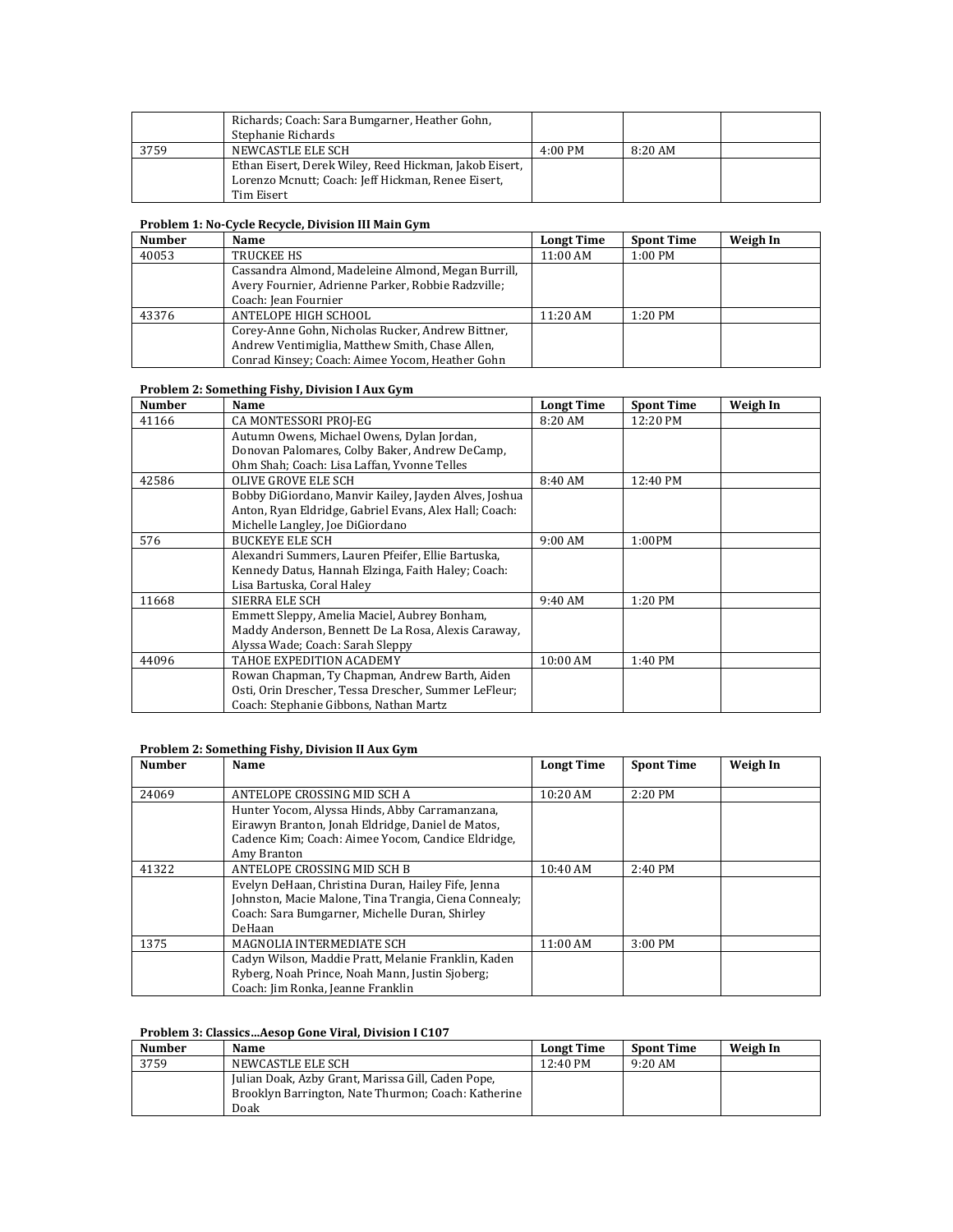| 19642 | PINE GROVE STEM SCH                                                          | $1:00 \text{ PM}$ | 9:40AM   |  |
|-------|------------------------------------------------------------------------------|-------------------|----------|--|
|       | William Tennyson, Macey Dillon, Noah Vining, Myrie                           |                   |          |  |
|       | Radice, Peyton Clark, Grace Hoy; Coach: Timothy Keys,                        |                   |          |  |
|       | Kimberly Anderwood Hoy Baker                                                 |                   |          |  |
| 21111 | LOUISIANA SCHNELL SCH                                                        | $1:20$ PM         | 10:00 AM |  |
|       | Jon Sampson, Ryan Sampson, Jade Blakeman, Jared                              |                   |          |  |
|       | Joaquin, Breanna Zierke, Payton Pearce, Elise Bauer;<br>Coach: Beth Peterson |                   |          |  |
| 44038 |                                                                              | 2:00 PM           |          |  |
|       | ROBLA ELEMENTARY SCH                                                         |                   | 10:20 AM |  |
|       | Makynzee Brown, Thepsavanh Emanivong, Nathan                                 |                   |          |  |
|       | Gonsalves, Elzik Higgins, Mya Magana, KIra Mashburn,                         |                   |          |  |
|       | Jacob Vue; Coach: Hallie Hester                                              |                   |          |  |
| 41166 | CA MONTESSORI PROJ-EG                                                        | $2:20$ PM         | 10:40 AM |  |
|       | Lana Porter, Olivia Charles, Kaylee Tran, Katie Phung,                       |                   |          |  |
|       | Jodie Tran, Nandika Karthik; Coach: Lisa Laffan,                             |                   |          |  |
|       | <b>Yvonne Telles</b>                                                         |                   |          |  |
| 24584 | <b>GOLD TRAIL SCH</b>                                                        | 2:40 PM           | 11:00 AM |  |
|       | Calen Romig, Myra Pittman, Claire Nguyen, Benjamin                           |                   |          |  |
|       | Sallee, Megan Lewis, Shayla McKane; Coach: Cheryl                            |                   |          |  |
|       | Romig, Laurie Pittman                                                        |                   |          |  |

# **Problem 3: Classics…Aesop Gone Viral, Division II C107**

| <b>Number</b> | Name                                                     | <b>Longt Time</b> | <b>Spont Time</b> | Weigh In |
|---------------|----------------------------------------------------------|-------------------|-------------------|----------|
| 1375          | MAGNOLIA INTERMEDIATE SCH                                | $9:20$ AM         | 12:40 PM          |          |
|               | Dominique Peter, Arieal Swindell, Jordan Moore, Emily    |                   |                   |          |
|               | Adamson, Connor Ronka, Adam Merrill, Jacob Knox;         |                   |                   |          |
|               | Coach: Jim Ronka, Gwen Merrill, Anya Steuer              |                   |                   |          |
| 24069         | ANTELOPE CROSSING MID SCH A                              | 9:40 AM           | $1:00$ PM         |          |
|               | Adriana Frias, Milana Kravchuk, Kendal Smith, Emma       |                   |                   |          |
|               | Androlowicz, Isabela deMatos, Katrina Briggs; Coach:     |                   |                   |          |
|               | Aimee Yocom, Claudia Frias                               |                   |                   |          |
| 8223          | WINSTON CHURCHILL MID SCH                                | 10:00 AM          | 1:20 PM           |          |
|               | Tej Singh, Simran Singh, Hope Elliott, Michael Cicelski, |                   |                   |          |
|               | Sophia Elliott, Mark Elliott; Coach: Ravinder Singh,     |                   |                   |          |
|               | Jyoti Kaur, Sara Elliott, Erie Cicelski                  |                   |                   |          |
| 19642         | PINE GROVE STEM SCH                                      | 10:40 AM          | 1:40 PM           |          |
|               | Collin Holleran, Cella Root, Elliott Hood, Ashlyn Can De |                   |                   |          |
|               | Hei, Isabelle Teague; Coach: Ellie Routt                 |                   |                   |          |
| 8219          | EDWIN MARKHAM MID SCH                                    | 11:00 AM          | 2:00 PM           |          |
|               | Alexis Jones, Paris Hokansen, Stone Hokansen, Marie      |                   |                   |          |
|               | Renner, Grace Allen, Jordan Cobb, Brianna Curtin;        |                   |                   |          |
|               | Coach: Pam Cooke                                         |                   |                   |          |
| 41166         | CA MONTESSORI PROJ-EG                                    | 11:20 AM          | 2:20 PM           |          |
|               | Veronika Watkins, Amber Milano, Jacqueline Miller,       |                   |                   |          |
|               | Ethan Maiuro, Adam Davis, Megan Thompson; Coach:         |                   |                   |          |
|               | Lisa Laffan, Yvonne Telles                               |                   |                   |          |

## **Problem 3: Classics…Aesop Gone Viral, Division III C107**

| <b>Number</b> | <b>Name</b>                                      | <b>Longt Time</b> | <b>Spont Time</b> | Weigh In |
|---------------|--------------------------------------------------|-------------------|-------------------|----------|
| 43376         | ANTELOPE HIGH SCHOOL                             | $9:00$ AM         | $1:40 \text{ PM}$ |          |
|               | Nishi Garg, Kobe Harris, Harmeen Bains, Emmalee  |                   |                   |          |
|               | Compton, Dianne Khlok; Coach: Aimee Yocom, Purwa |                   |                   |          |
|               | Garg                                             |                   |                   |          |

# **Problem 4: Stack Attack!, Division I E102, Weigh‐In F104**

| <b>Number</b> | Name                                                 | <b>Longt Time</b> | <b>Spont Time</b> | Weigh In |
|---------------|------------------------------------------------------|-------------------|-------------------|----------|
| 11668         | SIERRA ELE SCH                                       | $11:00$ AM        | $9:20$ AM         | 8:00 AM  |
|               | Theo Meadows, Crystal Agosto, Lila Whitman, Regan    |                   |                   |          |
|               | Smalley, Ethan Hasemeier, Olivia Bravo; Coach: Sarah |                   |                   |          |
|               | Sleppy                                               |                   |                   |          |
| 12896         | CAMBRIDGE HEIGHTS ELE SCH                            | $11:20$ AM        | $9:40$ AM         | 8:20 AM  |
|               | Jack Lapanja, Sholeh Oskuie, Seth Morris, Isabel     |                   |                   |          |
|               | Martin, Colby Weaver-Sandeen, Rebekah Pevy; Coach:   |                   |                   |          |
|               | Linda Oskuie, Nicole Lapanja                         |                   |                   |          |
| 42586         | OLIVE GROVE ELE SCH                                  | $11:40$ AM        | $10:00$ AM        | 8:40AM   |